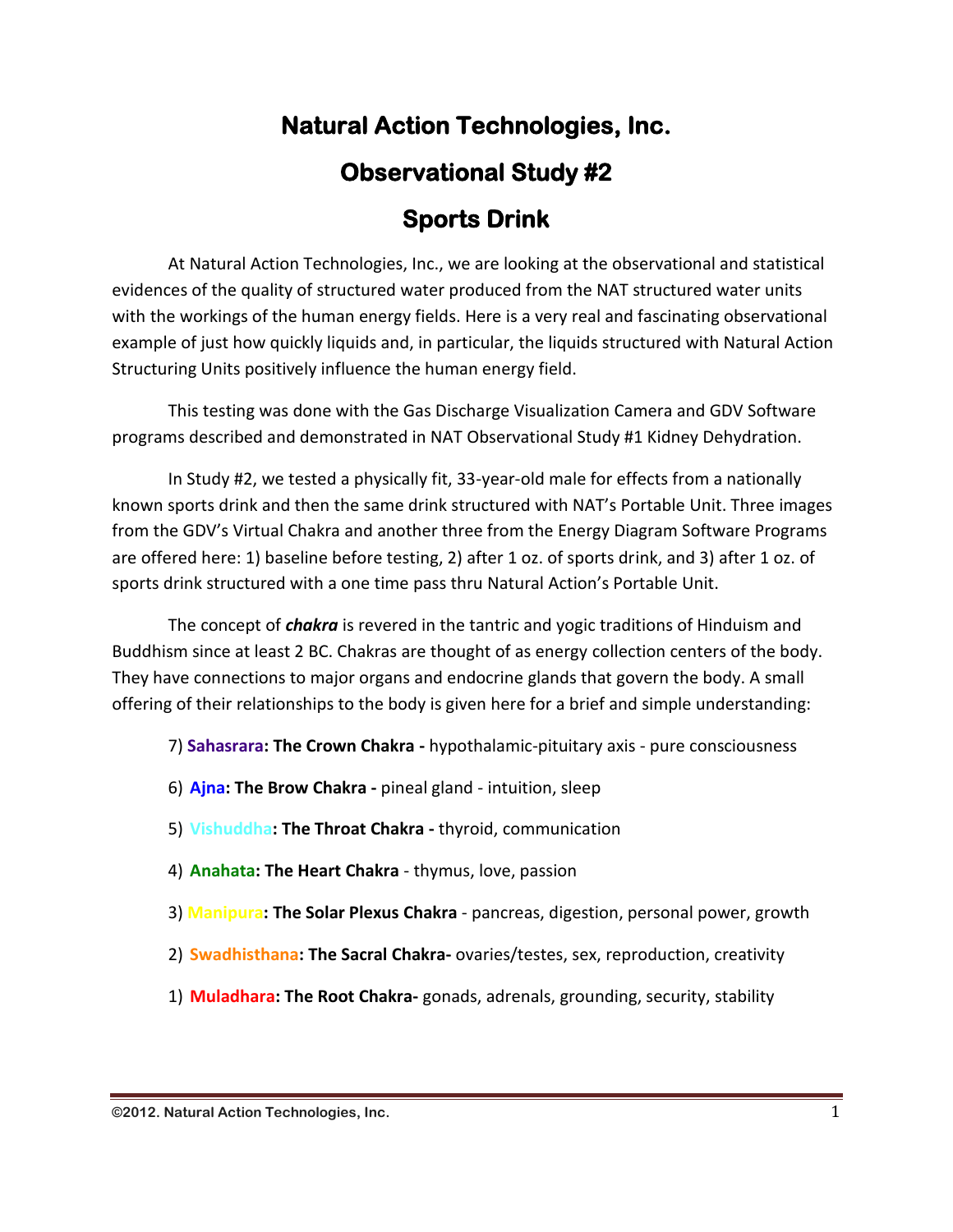

Now, let's take a look at the GDV Chakra images:

**Image 1. GDV Chakra Baseline Before Testing. Male, 33**

This first (baseline) image shows 3 out of 7 Chakras lined up on the central line, and 4 other chakras to the right of center though still within green (normal) limits. This is usually the person going inward emotionally to find solutions to problems in their life. Again, this is before any liquids were consumed.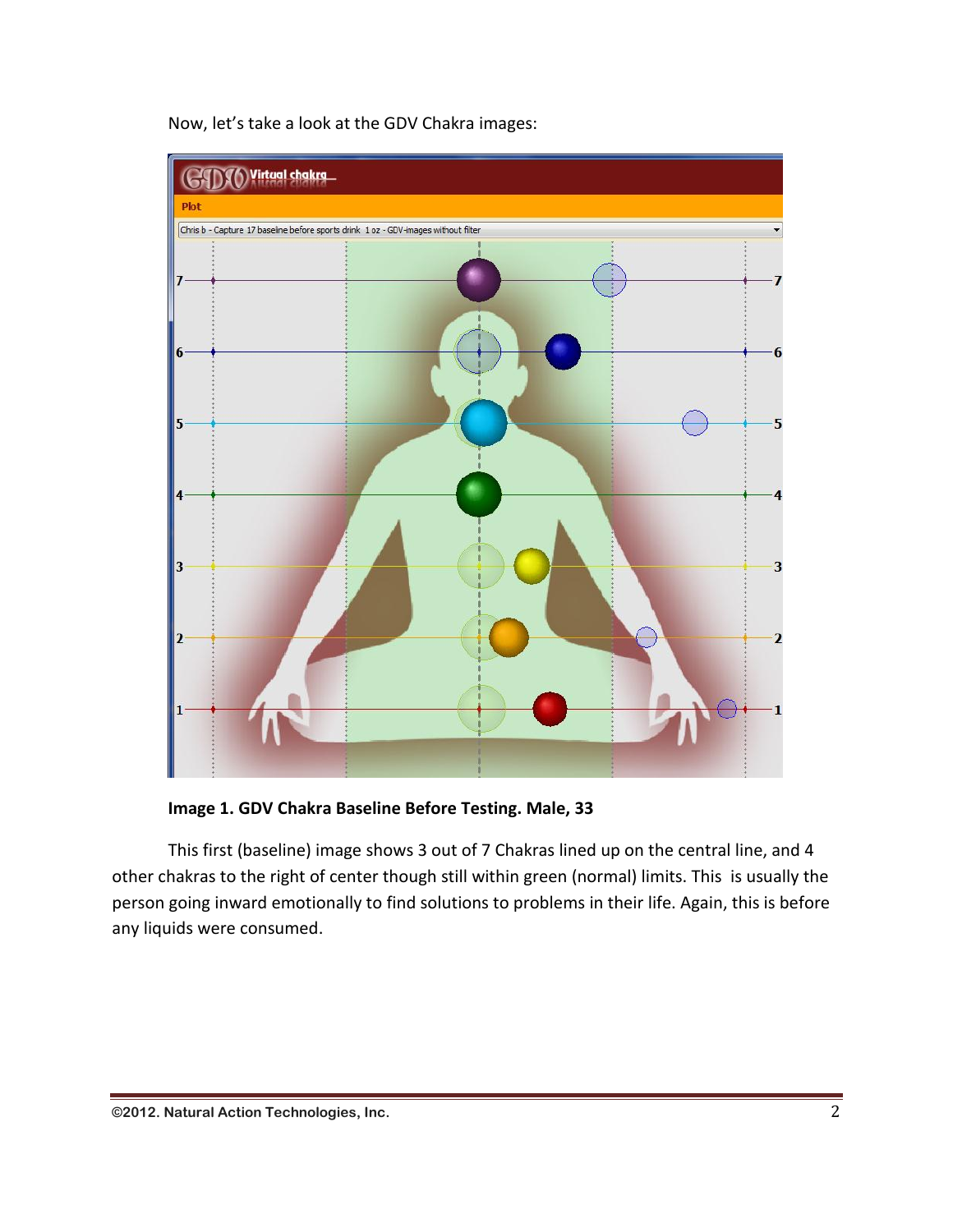

**Image 2. GDV Chakra. Male, 33, After UNSTRUCTURED Sports Drink 1 Oz.**

Now we see the effect of 1 oz. of the UNSTRUCTURED sports drink on our test subject. Notice how the chakras appear to be shotgunned out from the central line. Only one is now centered and normal. All the others have become smaller and only two are within normal limits. One is on the normal / abnormal parameter line. Three have now shifted way out to excessive limits. This is now the Chakra alignment of more extreme emotions, withdrawing inward to self or the inner family circle.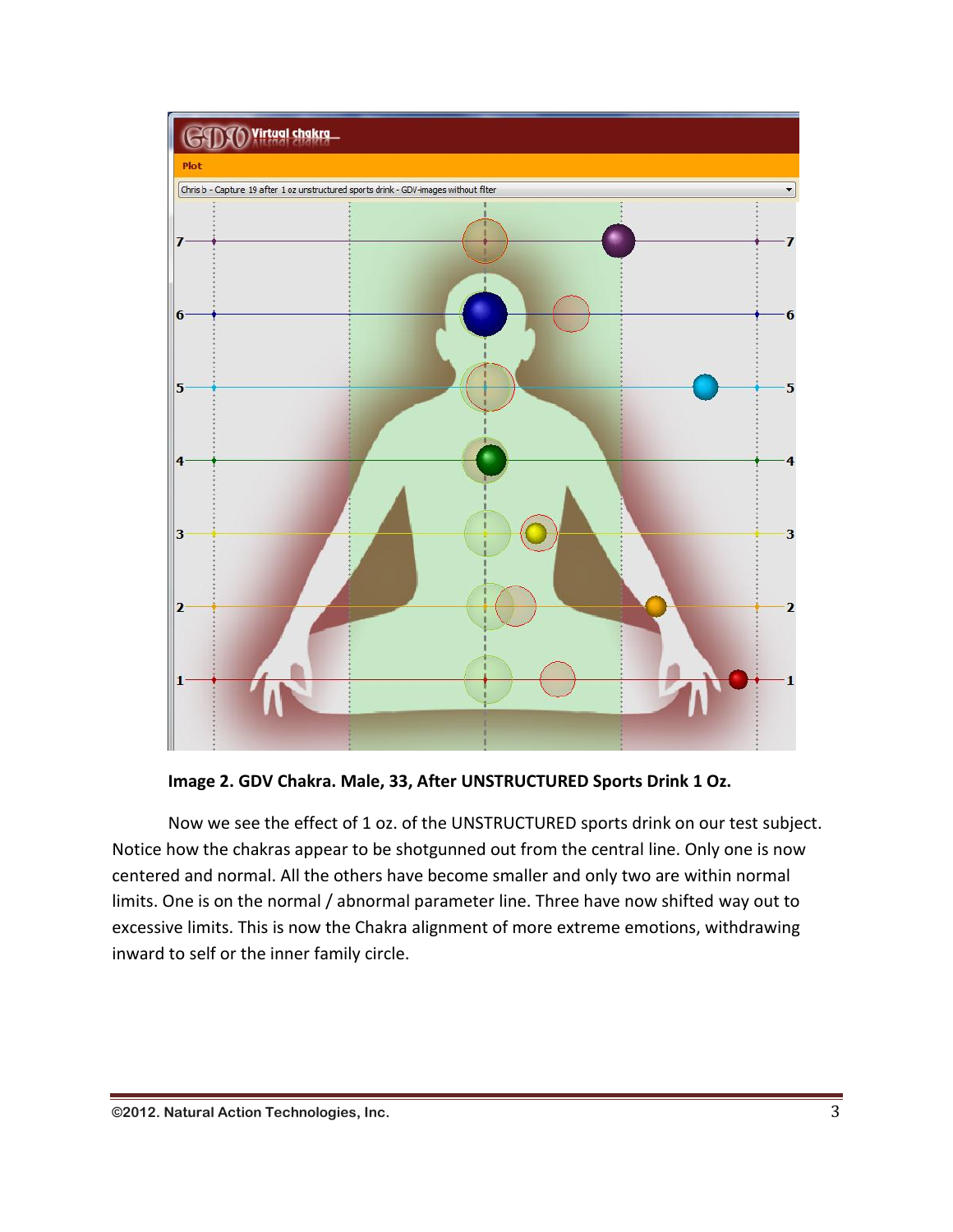

**Image 3. GDV Chakra. Male, 33 After Structured Sports Drink 1 Oz**.

The third picture in this series shows the immediate response of the subject after drinking 1 oz. of sports drink **Structured** with a one-time pass through the Natural Action Technologies, Inc. Portable Unit. Notice that in less than a few minutes the chakras have all gone back into a normal lineup on the GDV machine with NAT Structured Water Unit.

Now, we can also look at the GDV Energy Diagram (Emotional) to see the same occurrences from a different GDV format. In this Emotional (as opposed to Physical) Energy Diagram, we can see specifically which organs and endocrine glands are being affected and how. Refer to NAT Study #1 for more understanding of the Diagram Interpretations.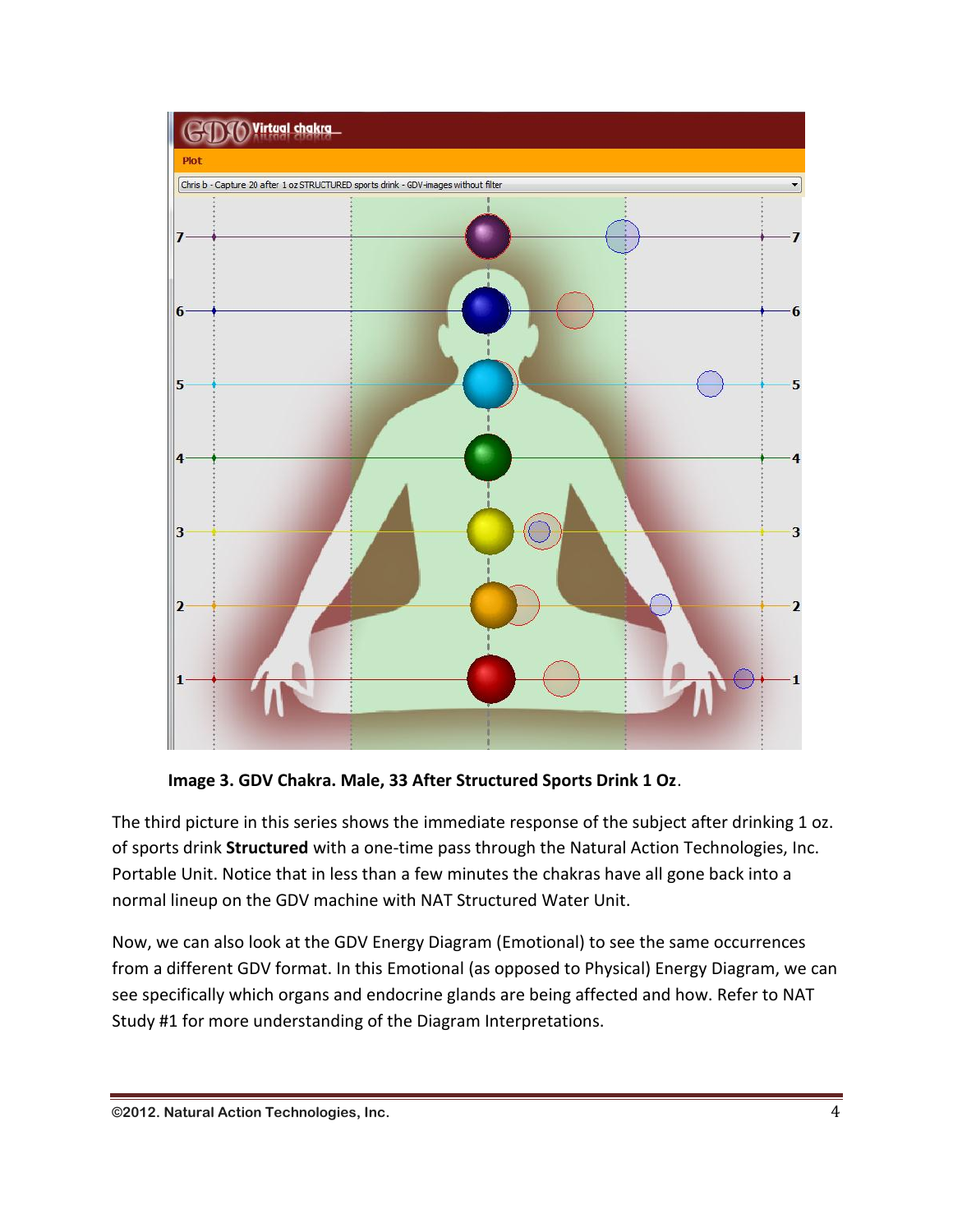

**Image 1. GDV Energy Diagram (Emotional) Baseline. Male, 33**

Notice the angularity, especially the right side, and the excessively deep emotional deficiencies noted by the pointed angles in the pink and deeper pink. We know this person is experiencing a profound emotional state.



## **Image 2. GDV Energy Diagram (Emotional). Male, 33 After UNSTRUCTURED Sports Drink 1 oz**.

Now the emotions on both sides have intensified into excessively deep emotional deficiencies, especially greater on the right side of the body.

**©2012. Natural Action Technologies, Inc.** 5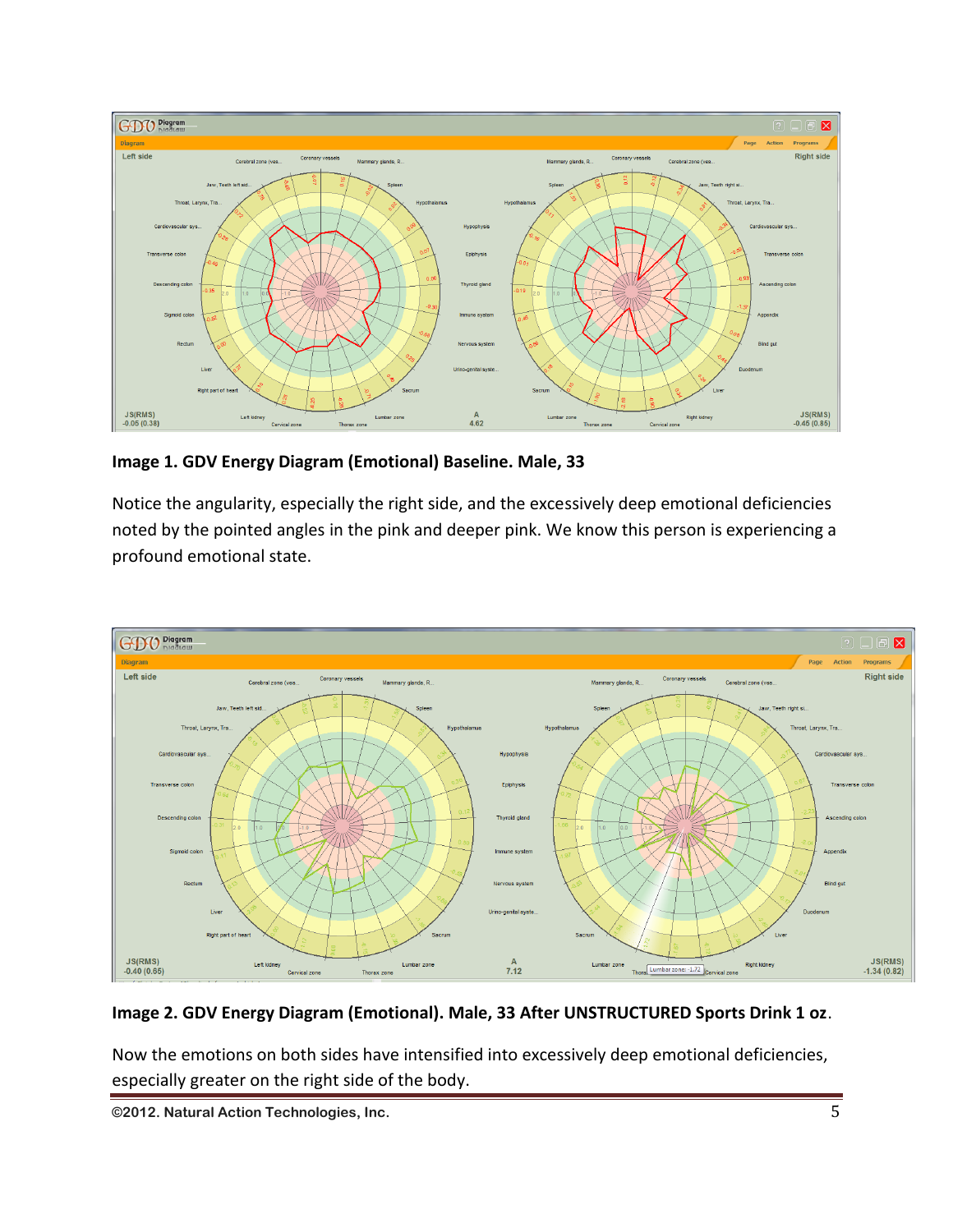

**Image 3. GDV Energy Diagram (Emotional). Male, 33 After Structured Sports Drink 1 oz.**

In the third image of GDV Energy Diagram, as with Image 3 in the Virtual Chakra Program, we see a significant shift. It's unbelievable that all these deep deficiencies have shifted out to near the 0.0 of normal line with just 1 oz. of the same liquid, now with structuring, in just a few minutes. The ONLY difference in the drink is that it has been structured!

Now, there is only one emotion (liver) showing deficiency. From these GDV indications we are seeing that the water or liquids generated from Natural Action Technologies, Inc. structuring units can shift people immediately back into normal GDV parameters.

We are not looking at the GDV alone for testing the effects of structured liquids to human energy dynamics. These GDV changes were also validated through testing with Applied Kinesiology and through Traditional Chinese Pulse Diagnosis and Korean Hand Therapy's Yin Yang Pulse Diagnosis. The muscle tests of Yeast and Ileocecal Valve (ICV) points were weak before testing AND with the unstructured sports drink. They improved immediately with the structured drink, as well as the Autonomic Nervous System (ANS) test going back to open regulation from just previously blocked (disregulation) with the unstructured drink.

With each pulse test, NAT's structured sport drink brought pulses back to balance after being thrown asunder from the unstructured sports drink. This is an extremely significant marker! Much more could be discussed about this pulse topic alone in further studies.

With every venture with structured water and the GDV, is it not truth that we are inspired to immediately study 3 or more NEW topics of equal or greater scientific and health interest? For